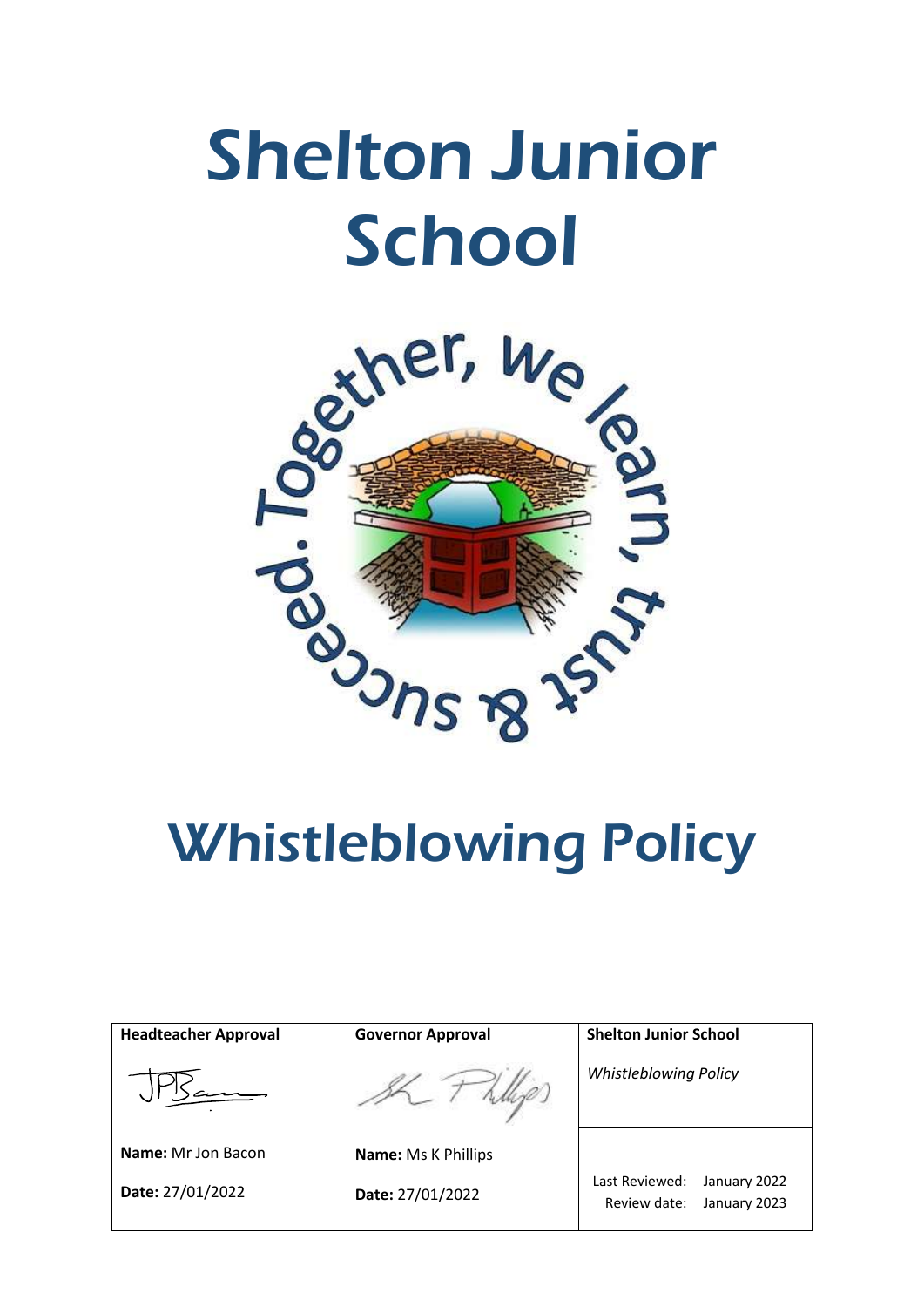## <span id="page-1-0"></span>**Policy review dates and changes**

| <b>Date</b> | By whom | Summary of changes made |
|-------------|---------|-------------------------|
|             |         |                         |
|             |         |                         |
|             |         |                         |
|             |         |                         |
|             |         |                         |
|             |         |                         |
|             |         |                         |
|             |         |                         |
|             |         |                         |
|             |         |                         |
|             |         |                         |
|             |         |                         |
|             |         |                         |
|             |         |                         |
|             |         |                         |
|             |         |                         |
|             |         |                         |
|             |         |                         |
|             |         |                         |
|             |         |                         |
|             |         |                         |

*Whistleblowing Policy*

Last Reviewed: Review date:

January 2022 January 2023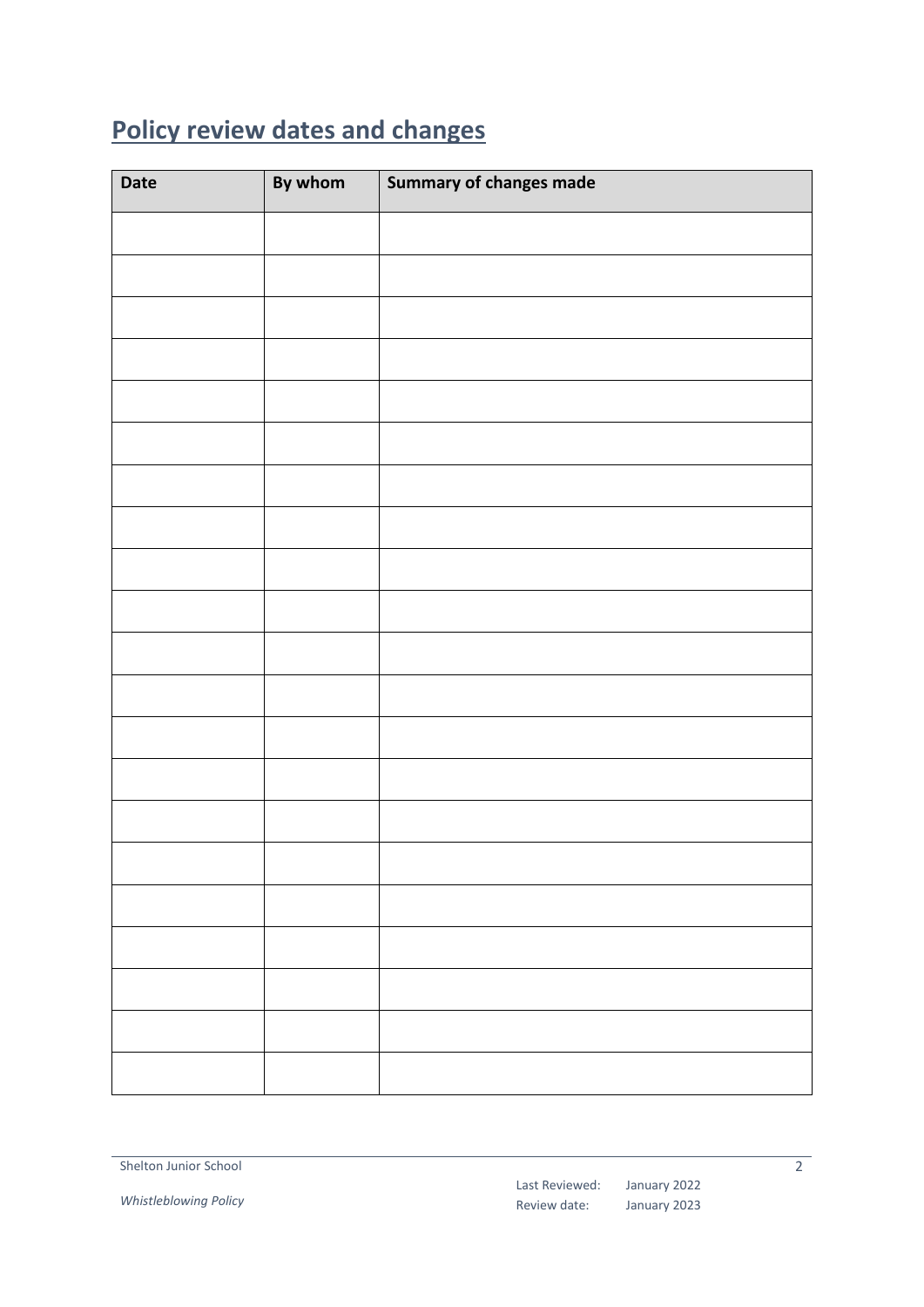### Contents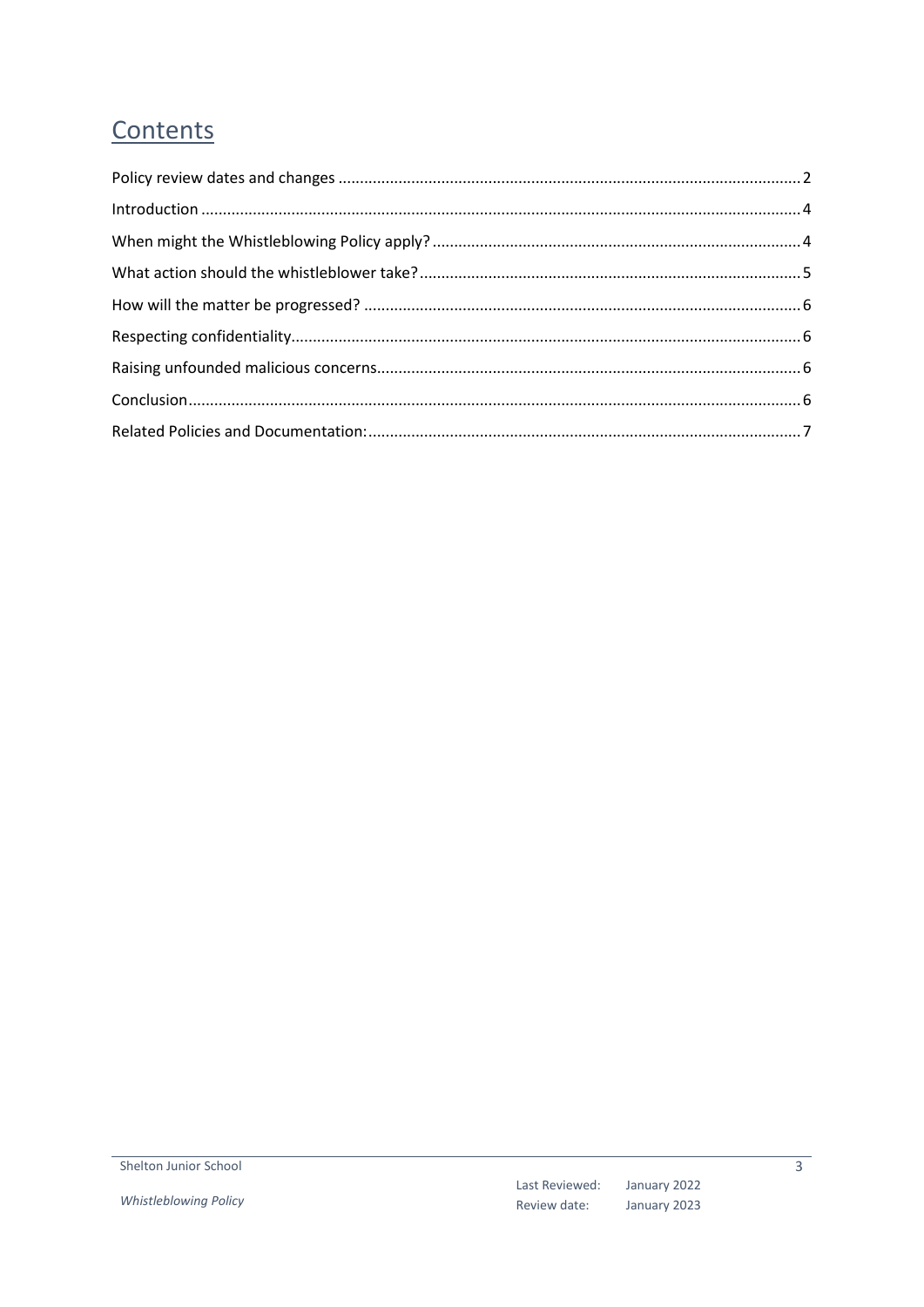#### <span id="page-3-0"></span>**Introduction**

The staff and governors of Shelton Junior School seek to run all aspects of school business and activity with full regard for high standards of conduct and integrity. In the event that members of school staff, parents, governors or the school community at large become aware of activities which give cause for concern, Shelton Junior School has established the following whistleblowing policy which acts as a framework to allow concerns to be raised confidentially and provides for a thorough and appropriate investigation of the matter to bring it to a satisfactory conclusion. The procedures reflect the principles in Sir Robert Francis' Freedom to Speak Up Review (2015, [www.freedomtospeakup.org.uk\)](http://www.freedomtospeakup.org.uk/) and are suitably referenced in staff training.

Throughout this policy, the term *whistleblower* denotes the person raising the concern or making the complaint. It is not meant in a pejorative sense and is entirely consistent with the terminology used by Lord Nolan as recommended in the Second Report of the Committee on Standards in Public Life: Local Spending Bodies published in May 1996.

Shelton Junior School is committed to tackling fraud and other forms of malpractice and treats these issues seriously. Shelton Junior School recognises that some concerns may be extremely sensitive and has therefore developed a system which allows for the confidential raising of concerns within the school environment but also has recourse to an external party outside the management structure of the school.

Shelton Junior School is committed to creating a climate of trust and openness so that a person who has a genuine concern or suspicion can raise the matter with full confidence that the matter will be appropriately considered and resolved. The provisions of this policy apply to matters of suspected fraud and impropriety and not matters of more general grievance which would be dealt with under Shelton Junior School's grievance procedures.

#### <span id="page-3-1"></span>**When might the Whistleblowing Policy apply?**

The type of activity or behaviour which Shelton Junior School considers should be dealt with under this policy includes:

- someone's health and safety is in danger
- damage to the environment
- manipulation of accounting records and finances
- inappropriate use of school assets or funds
- decision-making for personal gain
- any criminal activity
- abuse of position
- fraud and deceit
- serious breaches of school procedures
- where the welfare of children is being negatively affected

Shelton Junior School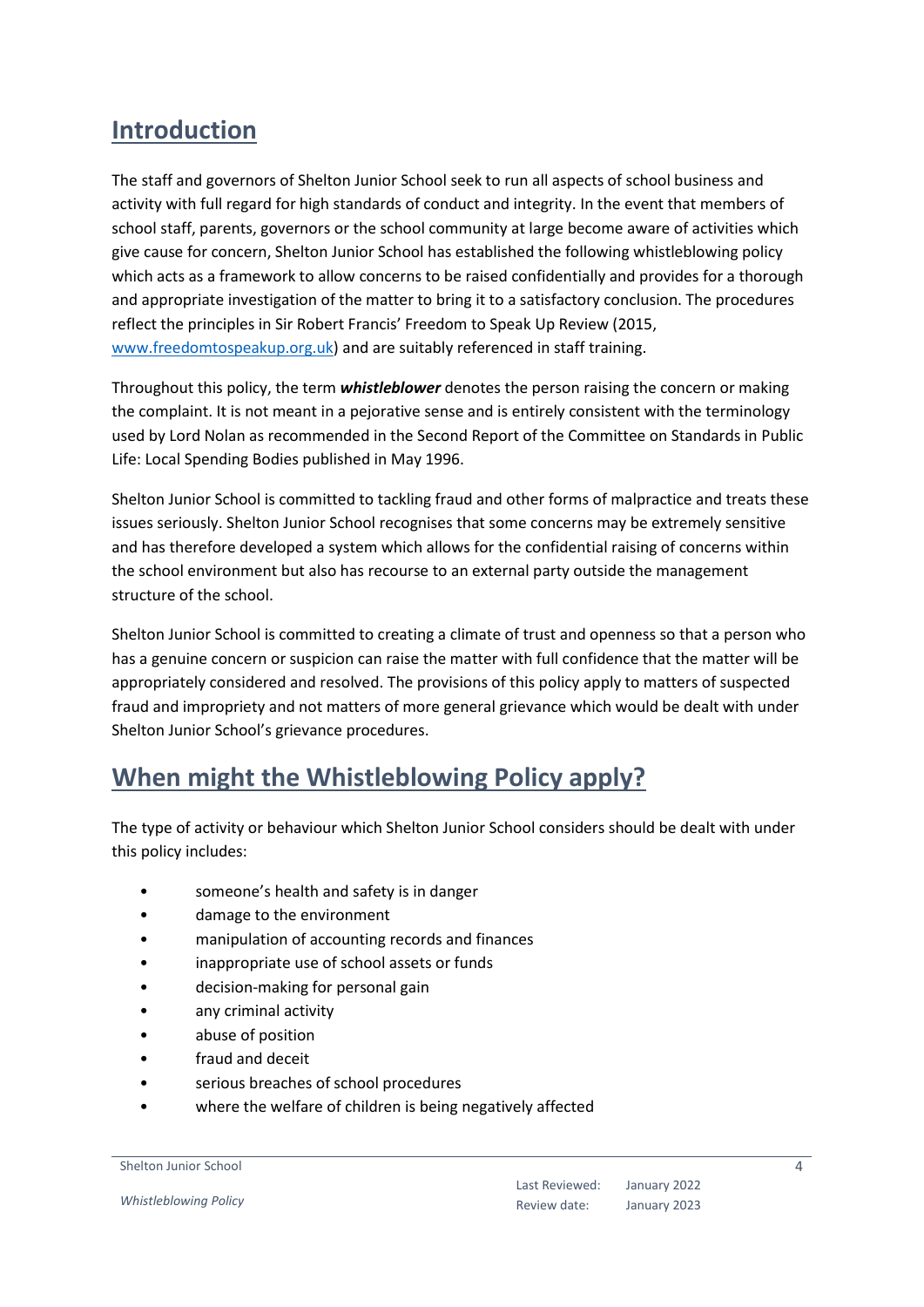#### <span id="page-4-0"></span>**What action should the whistleblower take?**

Shelton Junior School encourages the whistleblower to raise the matter internally in the first instance to allow those school staff and governors in positions of responsibility and authority the opportunity to right the wrong and give an explanation for the behaviour or activity. Shelton Junior School has designated a number of individuals to specifically deal with such matters and the whistleblower is invited to decide which of those individuals would be the most appropriate person to deal with the matter.

| Headteacher                                    | Mr Jon Bacon                     |
|------------------------------------------------|----------------------------------|
|                                                | (07940 328 538 or                |
|                                                | head@sheltonj.derby.sch.uk)      |
| <b>Chair of Governors</b>                      | Mrs Karen Phillips               |
|                                                | (07963 126256 or                 |
|                                                | KPhillips@sheltonj.derby.sch.uk) |
| Derby City Council, Head of Audit              | 01332 293111                     |
| Union or Professional Association              |                                  |
| NSPCC Whistleblowing Advice Line               | 0800 0280285                     |
| Whistleblowing charity, Public Concern at Work | www.pcaw.org.uk                  |

The whistleblower may prefer to raise the matter in person, by telephone or in written form marked private and confidential and addressed to one of the above named individuals. All matters will be treated in strict confidence and anonymity will be respected wherever possible.

Alternatively if the whistleblower considers the matter too serious or sensitive to raise within the internal environment of the school, the matter should be directed in the first instance to the Council's Head of Audit. The Council has its own procedures for dealing with such matters and will ensure every effort to respect the confidentiality of the whistleblower. The Council will ensure relevant officers of the Department for Education are informed as appropriate.

In addition, information and advice can be obtained from the charity Public Concern at Work. This charity offers free legal advice in certain circumstances to people concerned about serious malpractice at work. Their literature states that matters are handled in strict confidence and without obligation. Contact details for the charity are as follows:

Public Concern at Work CAN Mezzanine 7 - 14 Great Dover Street London SE1 4YR Telephone number 020 7404 6609 Advice line: [whistle@pcaw.org.uk](mailto:whistle@pcaw.org.uk)

Shelton Junior School

*Whistleblowing Policy*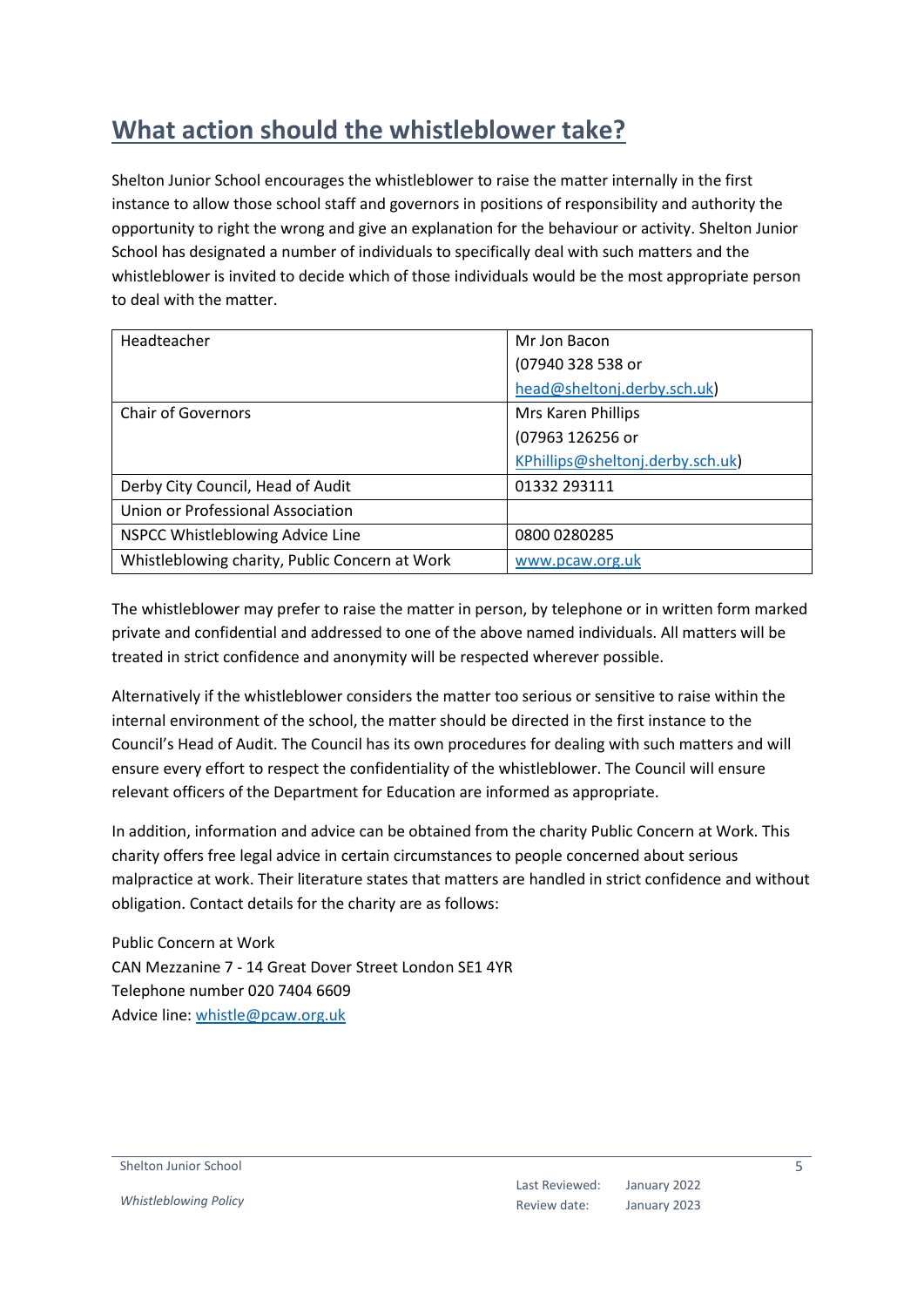#### <span id="page-5-0"></span>**How will the matter be progressed?**

The individual(s) in receipt of the information or allegation (the investigating officer(s)) will carry out a preliminary investigation. This will seek to establish the facts of the matter and assess whether the concern has foundation and can be resolved internally. The initial assessment may identify the need to involve third parties to provide further information, advice or assistance, for example involvement of other members of school staff, legal or personnel advisors, the police, the Department for Education and Employment, the Council.

Records will be kept of work undertaken and actions taken throughout the investigation. The investigating officer(s), possibly in conjunction with the governing body, will consider how best to report the findings and what corrective action needs to be taken. This may include some form of disciplinary action or third party referral such as the police.

The whistleblower will be informed of the results of the investigation and the action taken to address the matter. Depending on the nature of the concern or allegation and whether or not it has been substantiated, the matter will be reported to the governing body and the Council. If the whistleblower is dissatisfied with the conduct of the investigation or resolution of the matter or has genuine concerns that the matter has not been handled appropriately, the concerns should be raised with the investigating officer(s), the governing body and/or directed to the Council.

#### <span id="page-5-1"></span>**Respecting confidentiality**

Wherever possible Shelton Junior School seeks to respect the confidentiality and anonymity of the whistleblower and will as far as possible protect them from reprisals.

Shelton Junior School will not tolerate any attempt to victimise the whistleblower or attempts to prevent concerns being raised and will consider any necessary disciplinary or corrective action appropriate to the circumstances.

#### <span id="page-5-2"></span>**Raising unfounded malicious concerns**

Individuals are encouraged to come forward in good faith with genuine concerns with the knowledge they will be taken seriously. If individuals raise malicious unfounded concerns or attempt to make mischief, this will also be taken seriously and may constitute a disciplinary offence or require some other form of penalty appropriate to the circumstances.

#### <span id="page-5-3"></span>**Conclusion**

Existing good practice within Shelton Junior School in terms of its systems of internal control, both financial and non-financial and the external regulatory environment in which the school operates, ensure that cases of suspected fraud or impropriety rarely occur. This whistleblowing policy is provided as a reference document to establish a framework within which issues can be raised

Shelton Junior School

*Whistleblowing Policy*

6